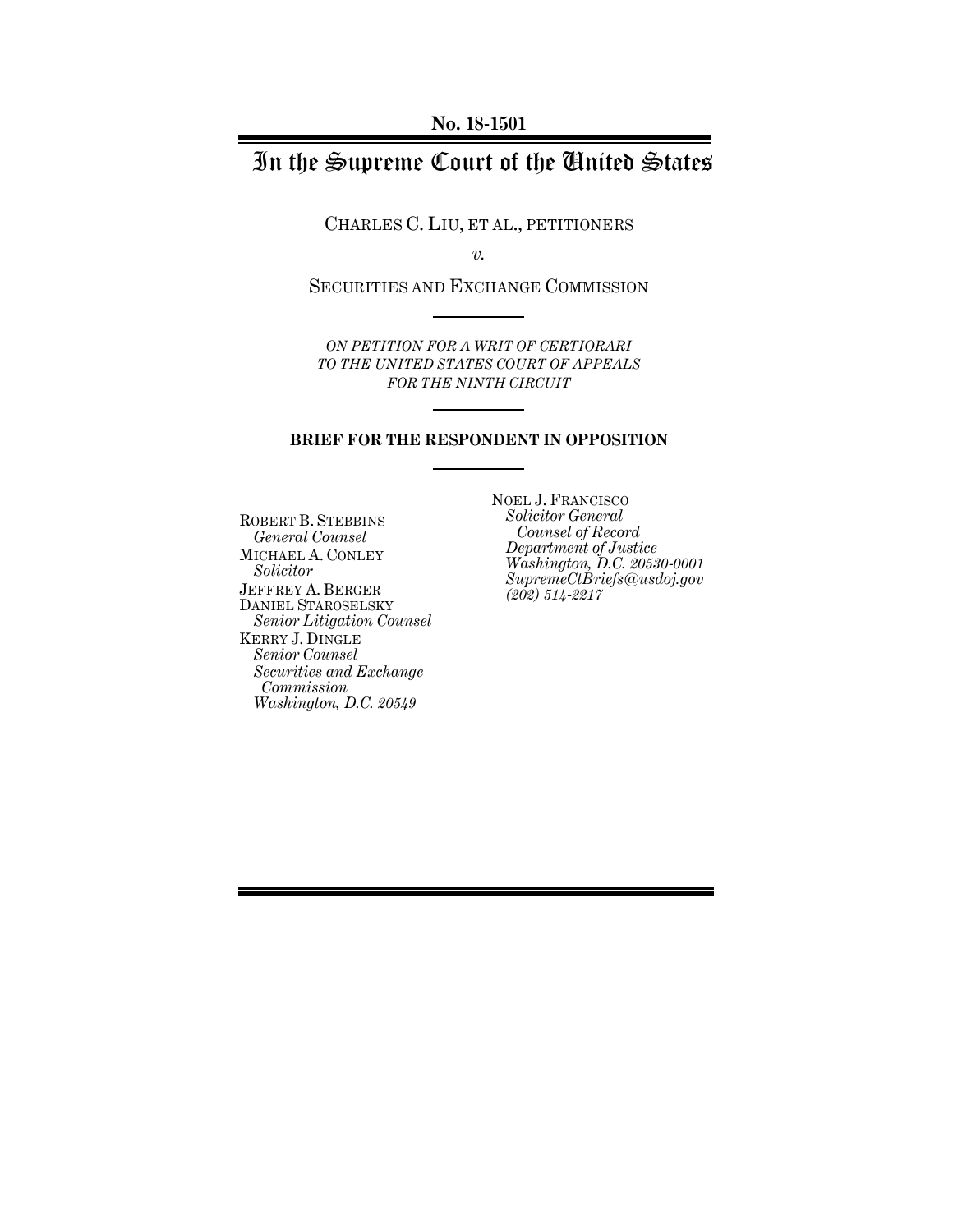### **QUESTION PRESENTED**

Whether a district court, in a civil enforcement action brought by the Securities and Exchange Commission, may order disgorgement of money acquired through fraud.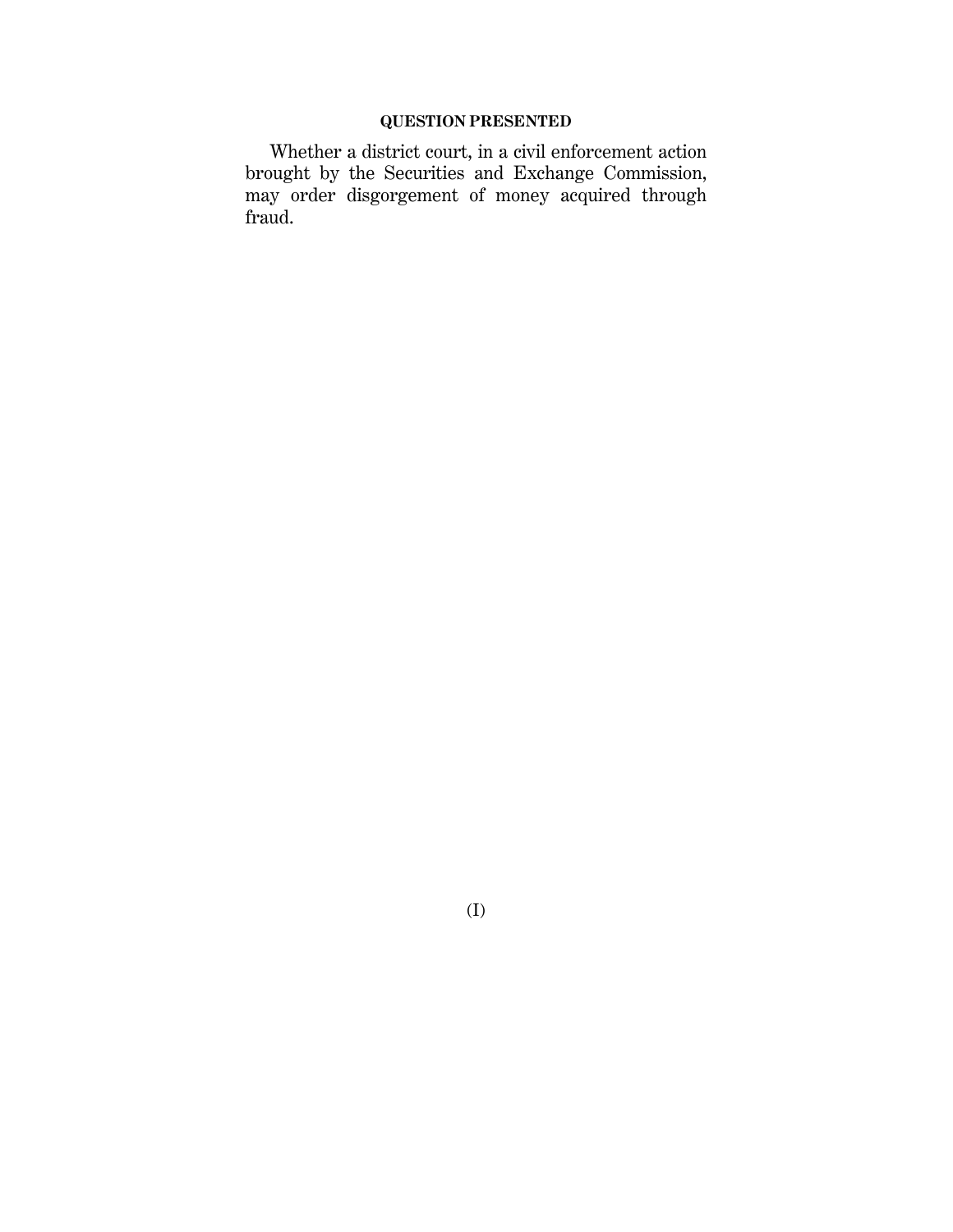### **ADDITIONAL RELATED PROCEEDINGS**

United States District Court (C.D. Cal.): *SEC* v. *Liu*, No. 16-cv-974 (Apr. 20, 2017) United States Court of Appeals (9th Cir.): *SEC* v. *Liu*, No. 17-55849 (Oct. 25, 2018)

(II)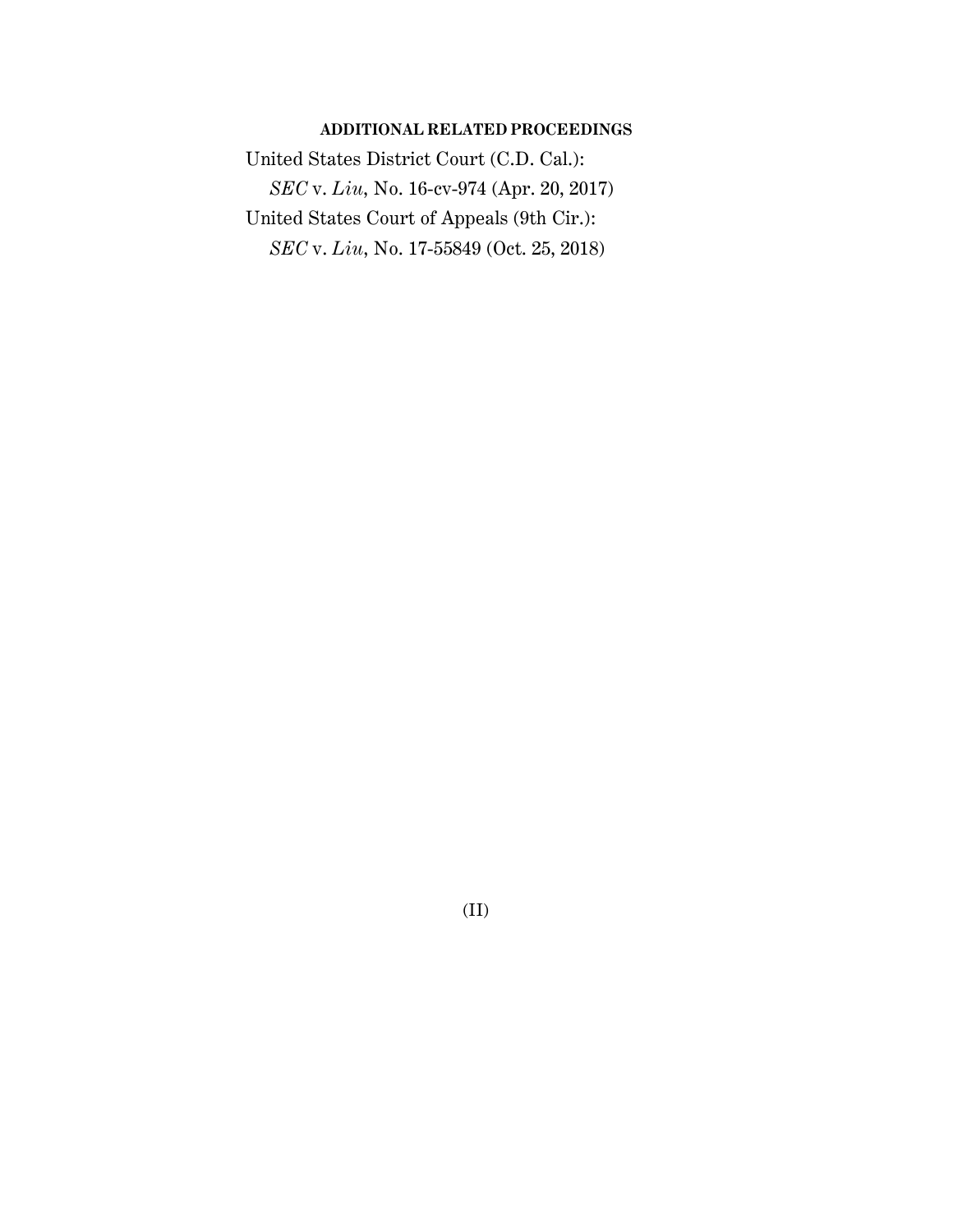## **TABLE OF CONTENTS**

Page

## **TABLE OF AUTHORITIES**

## Cases:

| Chauffeurs, Teamsters & Helpers v. Terry,           |  |
|-----------------------------------------------------|--|
|                                                     |  |
|                                                     |  |
| FTC v. AMG Capital Mgmt., LLC,                      |  |
|                                                     |  |
| FTC v. Credit Bureau Ctr., LLC, No. 18-2847,        |  |
| 2019 WL 3940917 (7th Cir. Aug. 21, 2019)  11        |  |
|                                                     |  |
|                                                     |  |
|                                                     |  |
| Maslenjak v. United States, 137 S. Ct. 1918 (2017)7 |  |
| Mitchell v. Robert DeMario Jewelry, Inc.,           |  |
|                                                     |  |
| Osborn v. Griffin, 865 F.3d 417 (6th Cir. 2017) 11  |  |
| Porter v. Warner Holding Co., 328 U.S. 395 (1946) 5 |  |
| Saad v. SEC, 873 F.3d 297 (D.C. Cir. 2017) 10       |  |
| SEC v. Arcturus Corp., No. 13-cv-4861, 2018 WL      |  |
|                                                     |  |
|                                                     |  |
| SEC v. Brooks, No. 07-cv-61526, 2017 WL 3315137     |  |
|                                                     |  |
|                                                     |  |

(III)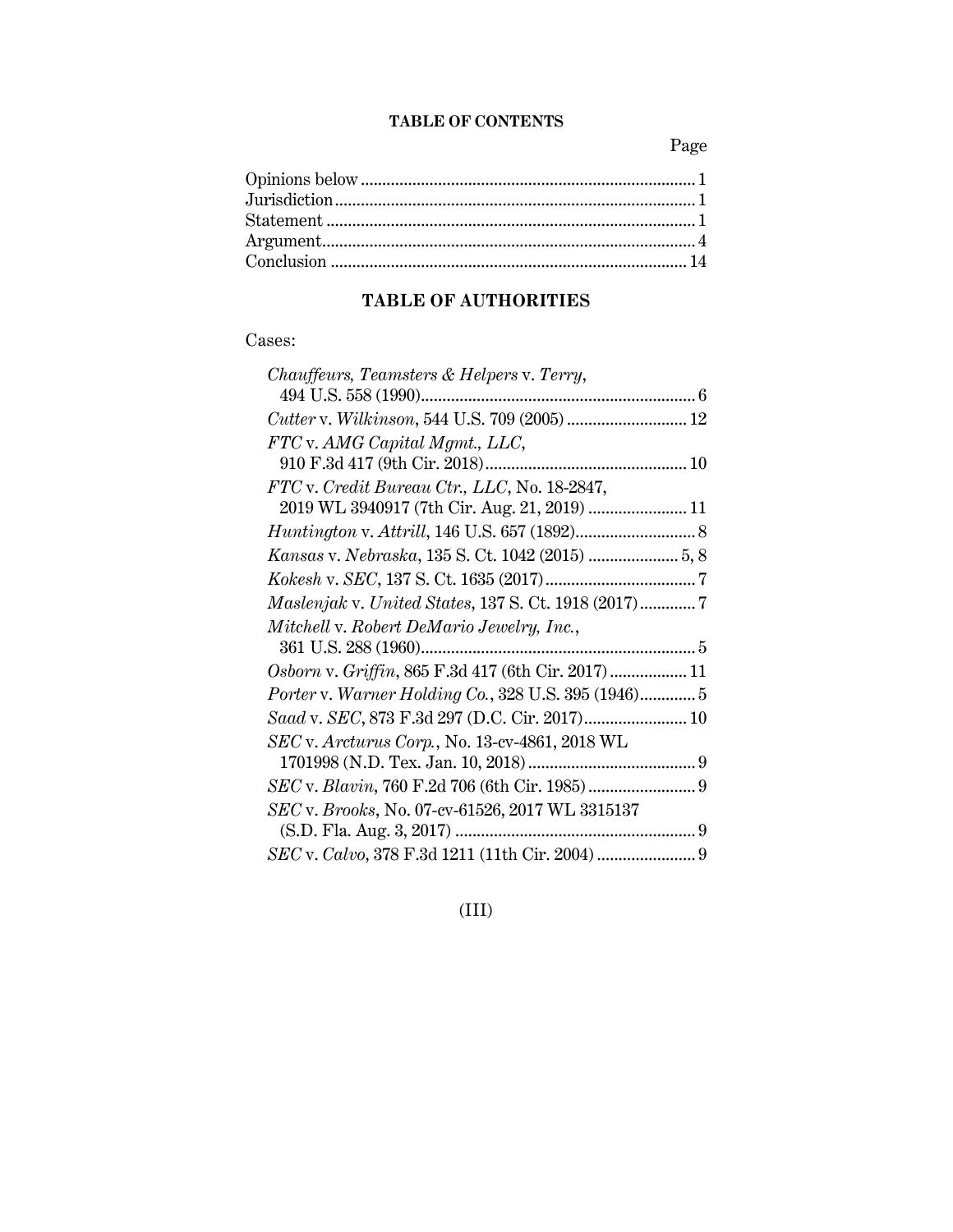| Cases-Continued:                                     | Page |
|------------------------------------------------------|------|
|                                                      |      |
| $SEC$ v. First City Fin. Corp., 890 F.2d 1215        |      |
|                                                      |      |
| SEC v. Flowers, No. 17-cv-1456, 2018 WL 6062433      |      |
|                                                      |      |
| SEC v. Gotchey, 981 F.2d 1251, 1992 WL 385284        |      |
| (4th Cir. 1992) (Tbl.), cert. denied, 509 U.S. 927   |      |
|                                                      |      |
|                                                      |      |
| SEC v. Huffman, 996 F.2d 800 (5th Cir. 1993) 9       |      |
| SEC v. Hughes Capital Corp., 124 F.3d 449            |      |
|                                                      |      |
| SEC v. Jammin Java Corp., No. 15-cv-8921, 2017       |      |
|                                                      |      |
|                                                      |      |
| SEC v. Maxxon, Inc., 465 F.3d 1174 (10th Cir. 2006), |      |
| SEC v. Metter, 706 Fed. Appx. 699 (2d Cir. 2017) 9   |      |
| SEC v. Present, No. 14-cv-14692, 2018 WL 1701972     |      |
|                                                      |      |
| SEC v. Revolutions Med. Corp., No. 12-cv-3298,       |      |
|                                                      |      |
| SEC v. Ridenour, 913 F.2d 515 (8th Cir. 1990)  9     |      |
| SEC v. Rind, 991 F.2d 1486 (9th Cir.), cert. denied, |      |
|                                                      |      |
| SEC v. Sample, No. 14-cv-1218, 2017 WL 5569873       |      |
|                                                      |      |
| SEC v. Texas Gulf Sulphur Co., 446 F.2d 1301         |      |
| (2d. Cir.), cert. denied, 404 U.S. 1005 (1971) 6, 8  |      |
| SEC v. Weaver, 773 Fed. Appx. 354 (9th Cir. 2019) 9  |      |
|                                                      |      |
| United States v. Johnston, 268 U.S. 220 (1925) 13    |      |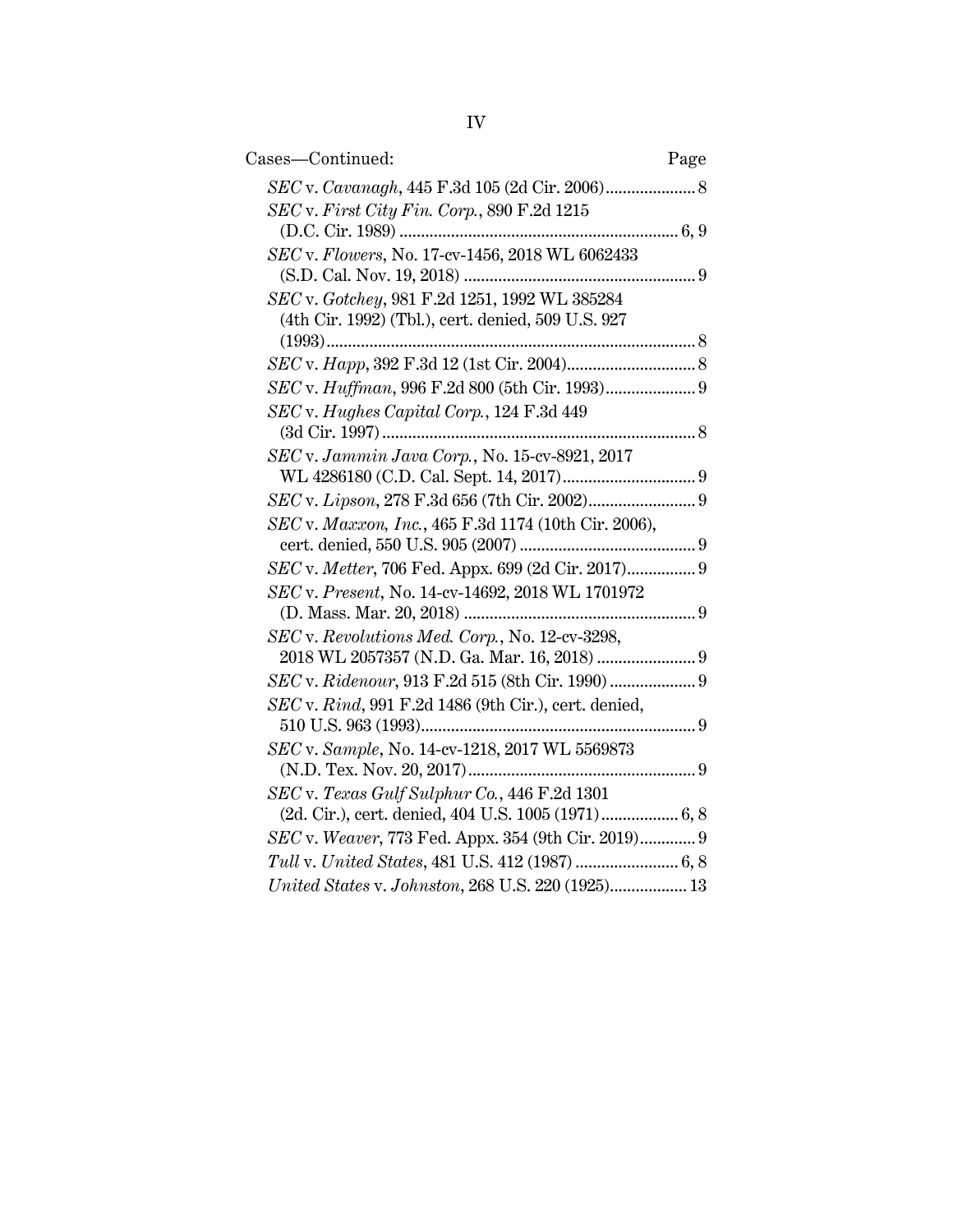| Cases-Continued:                                   | Page |
|----------------------------------------------------|------|
|                                                    |      |
| United States SEC v. Ahmed, 343 F. Supp. 3d 16     |      |
|                                                    |      |
| Zacharias v. SEC, 569 F.3d 458 (D.C. Cir. 2009) 10 |      |

Statutes and regulations:

| Act of Mar. 21, 1938, ch. 49, sec. 4, § 13(b),         |
|--------------------------------------------------------|
|                                                        |
| Federal Trade Commission Act, 15 U.S.C. 41 et seq.  10 |
| Sarbanes-Oxley Act of 2002, Pub. L. No. 107-204,       |
|                                                        |
| $§ 305(b), 116 \text{ Stat.} 779 \dots 779 \dots 75$   |
|                                                        |
|                                                        |
|                                                        |
|                                                        |
|                                                        |
| Securities Act of 1933, ch. 38, Tit. I, § 17(a)(2),    |
|                                                        |
|                                                        |
|                                                        |
|                                                        |
| Securities Exchange Act of 1934, ch. 404, Tit. I,      |
|                                                        |
|                                                        |
|                                                        |
|                                                        |
|                                                        |
|                                                        |
|                                                        |
|                                                        |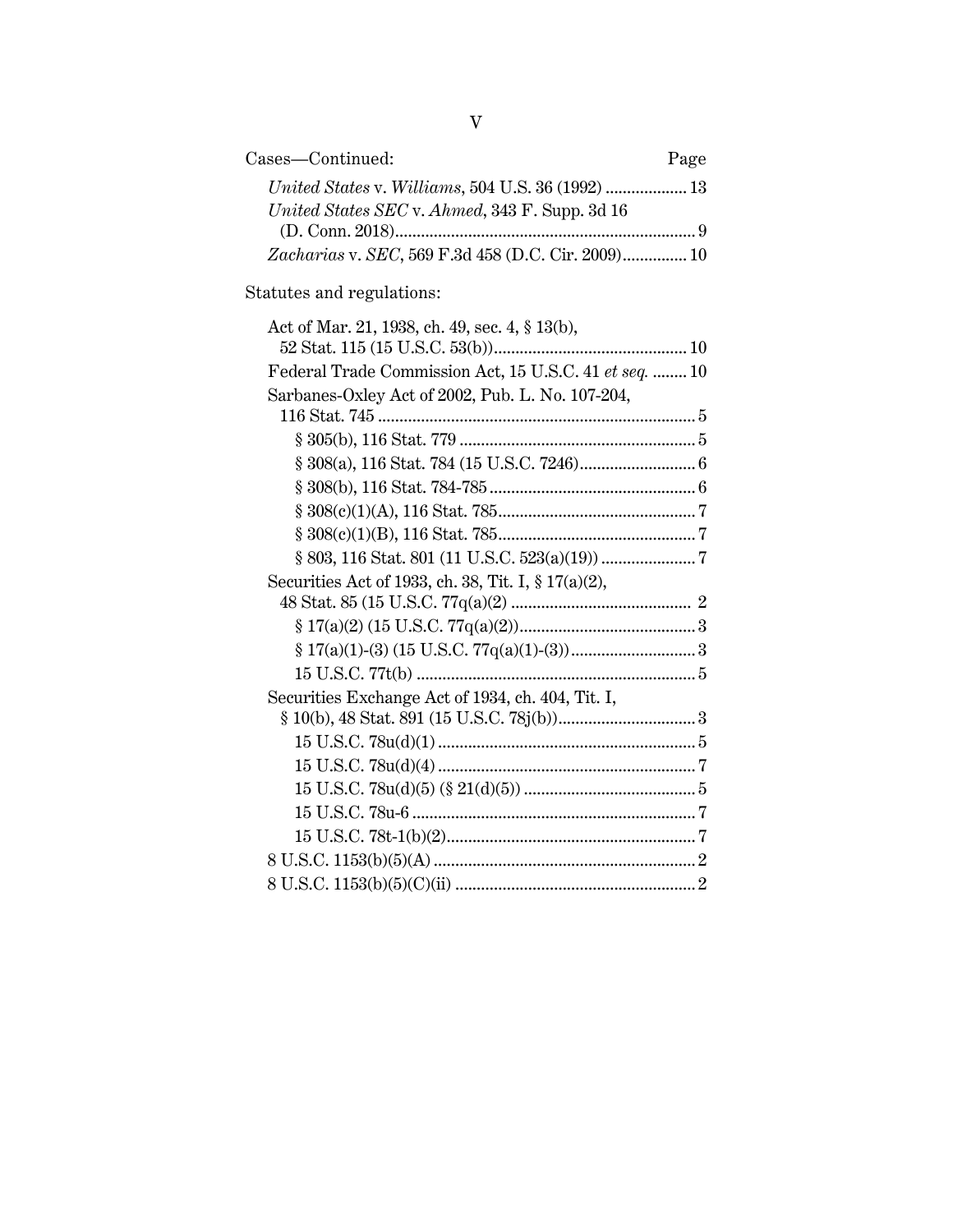## VI

| Page |
|------|
|      |
|      |
|      |
|      |

Miscellaneous:

| Antonin Scalia & Bryan A. Garner, Reading Law: |  |
|------------------------------------------------|--|
|                                                |  |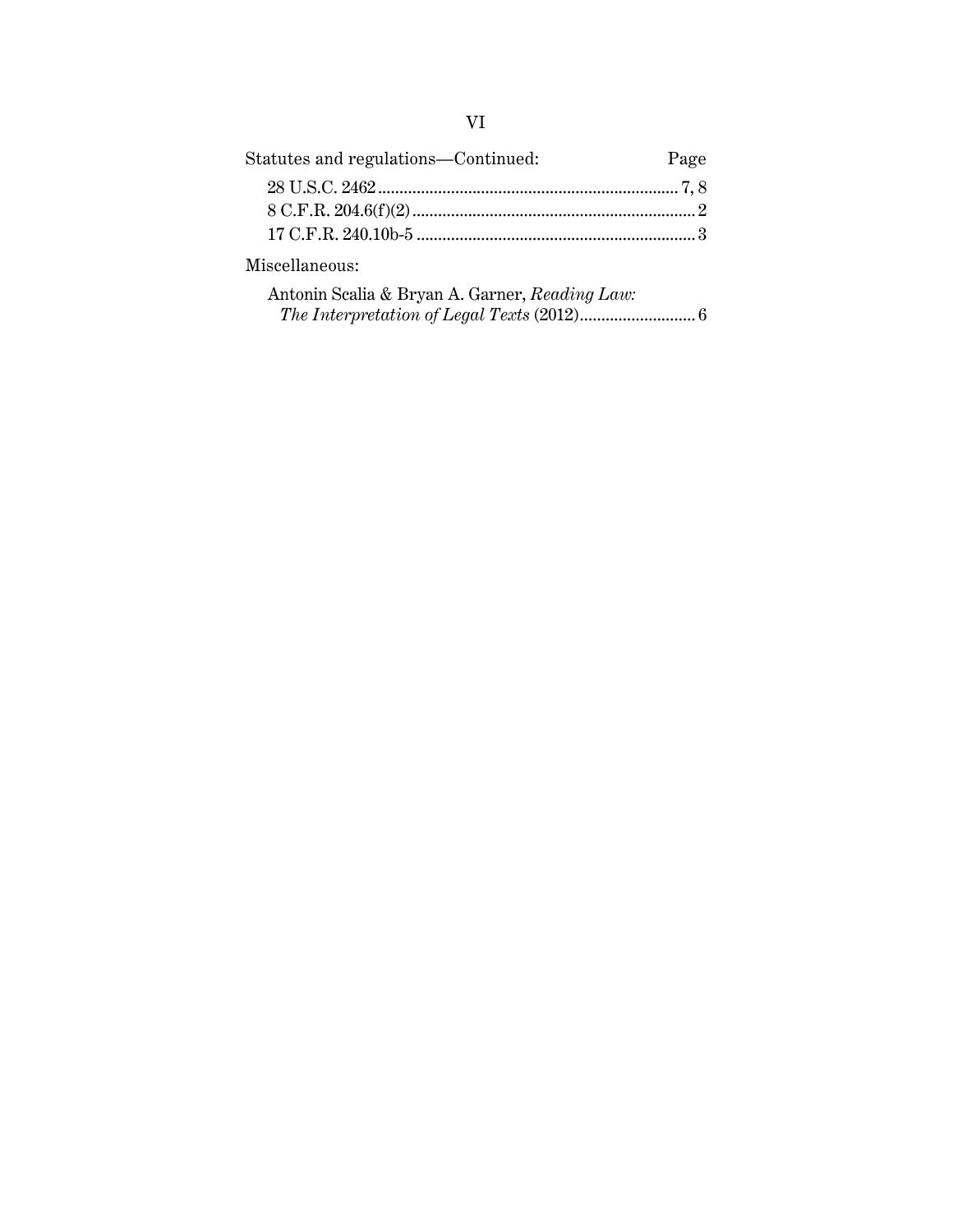## In the Supreme Court of the United States

No. 18-1501 CHARLES C. LIU, ET AL., PETITIONERS

*v.*

SECURITIES AND EXCHANGE COMMISSION

*ON PETITION FOR A WRIT OF CERTIORARI TO THE UNITED STATES COURT OF APPEALS FOR THE NINTH CIRCUIT* 

#### **BRIEF FOR THE RESPONDENT IN OPPOSITION**

### **OPINIONS BELOW**

The opinion of the court of appeals (Pet. App. 1a-8a) is not published in the Federal Reporter but is reprinted at 754 Fed. Appx. 505. The order of the district court granting the Commission's motion for summary judgment (Pet. App. 9a-61a) is reported at 262 F. Supp. 3d 957.

### **JURISDICTION**

The judgment of the court of appeals was entered on October 25, 2018. A petition for rehearing was denied on January 3, 2019 (Pet. App. 65a). On March 22, 2019, Justice Kagan extended the time within which to file the petition for a writ of certiorari to and including May 31, 2019, and the petition was filed on that date. The jurisdiction of this Court is invoked under 28 U.S.C. 1254(1).

### **STATEMENT**

Petitioners obtained approximately \$27 million from investors. Pet. App. 1a-2a. The Securities and Exchange

(1)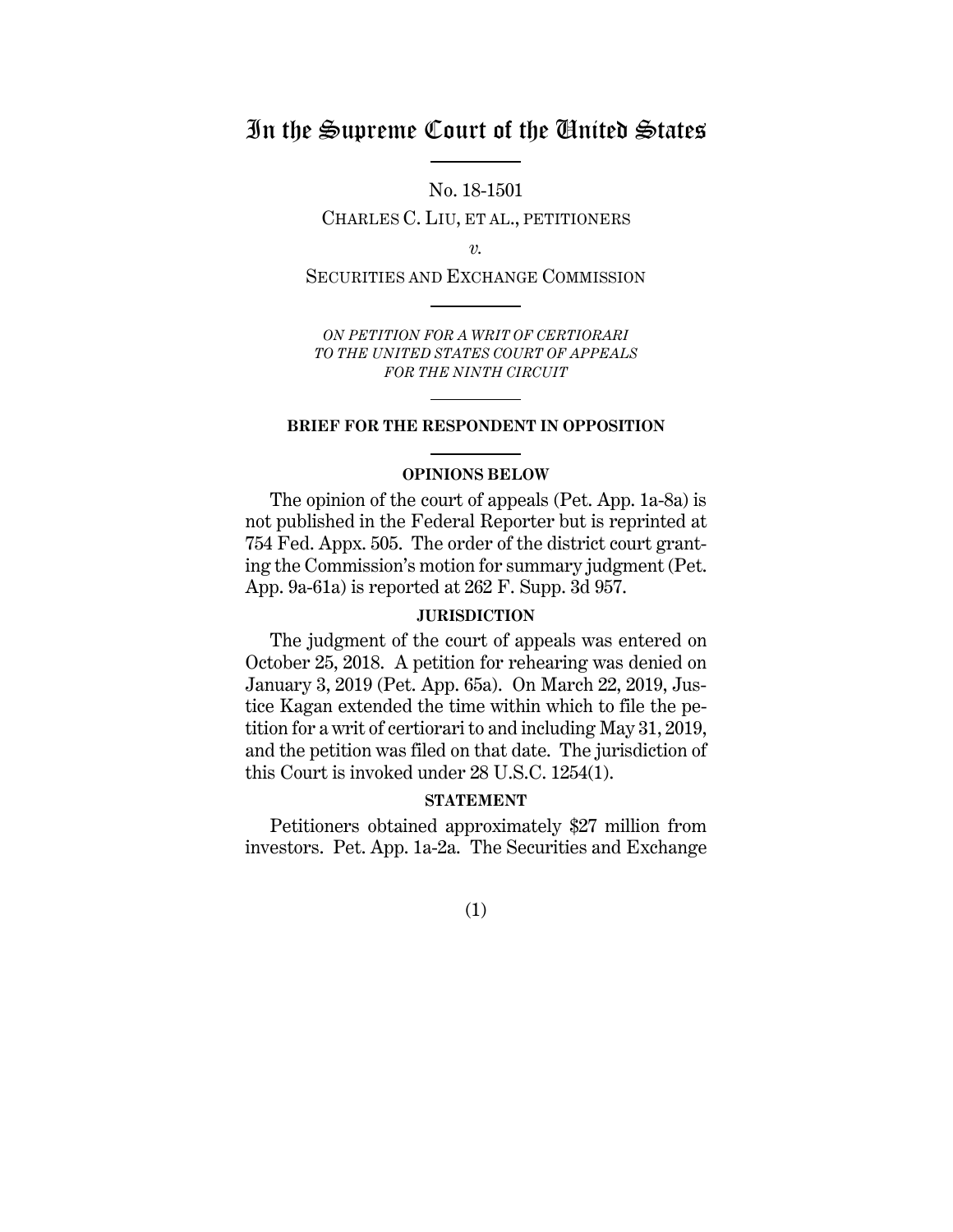Commission (SEC or Commission) brought this civil enforcement action, alleging that petitioners had acquired the money through fraud and had misappropriated most of the funds. *Id.* at 29a. The district court found petitioners liable under Section 17(a)(2) of the Securities Act of 1933 (Securities Act), ch. 38, Tit. I, § 17(a)(2), 48 Stat. 85  $(15 \text{ U.S.C. } 77q(a)(2))$ , which prohibits "obtain [ing] money or property by means of any untrue statement of a material fact" in the offer or sale of any securities. The court awarded injunctive relief, ordered petitioners to disgorge their ill-gotten gains, and imposed civil penalties. Pet. App. 62a-64a. The court of appeals affirmed. *Id.* at 8a.

1. This case concerns the offer and sale of securities in connection with the EB-5 Immigrant Investor Program, which provides a pathway to obtaining a visa for foreign nationals who invest money in certain enterprises in the United States.  $8$  U.S.C. 1153(b)(5)(A) and (C)(ii); see Pet. App. 1a-2a; 8 C.F.R. 204.6(f)(2). Petitioners, through corporate entities that they controlled, obtained nearly \$27 million from 50 foreign investors who sought to take advantage of that program. Pet. App. 12a-13a. Petitioners claimed that the money would fund the construction of a cancer-treatment center, but petitioners did not use the funds for that purpose. *Id.* at 2a. Petitioners instead transferred millions of dollars to their personal bank accounts in the United States, in violation of the terms of the offering documents, and then transferred the bulk of that money to their accounts overseas. *Id.* at 2a, 21a. Petitioners also diverted \$12.9 million to overseas marketers, exceeding the caps set out in the offering documents for the payment of such expenses. *Id.* at 2a, 14a-15a. Although petitioners nearly exhausted the investors' funds, they "never even obtained the required permits to break ground for the cancer center." *Id.* at 2a-3a.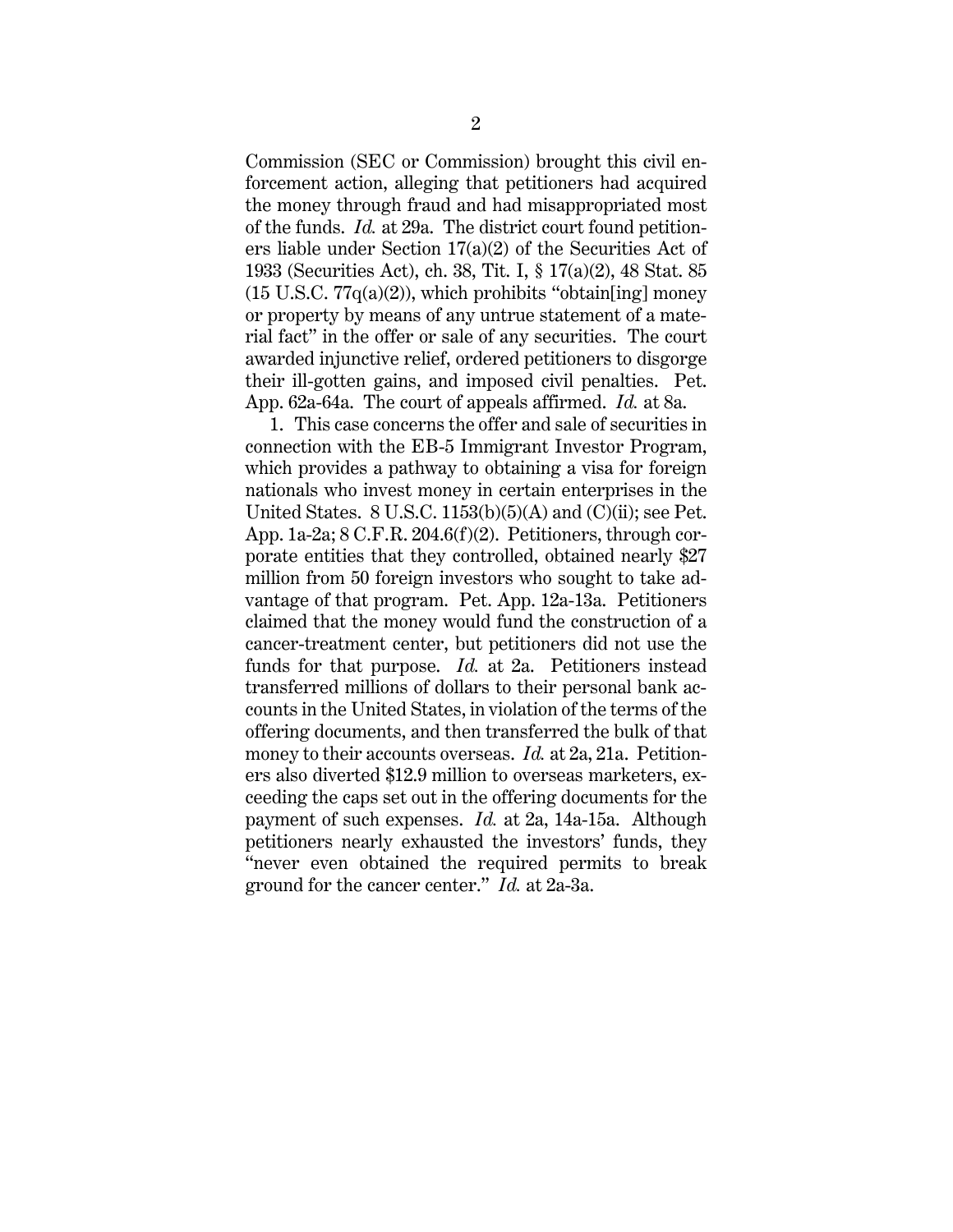2. In May 2016, the Commission commenced this civil action, alleging that petitioners had violated Section 10(b) of the Securities Exchange Act of 1934 (Exchange Act), ch. 404, Tit. I, § 10(b), 48 Stat. 891 (15 U.S.C. 78j(b)); Section  $17(a)(1)-(3)$  of the Securities Act  $(15 \text{ U.S. C. } 77q(a)(1)$ -(3)); and 17 C.F.R. 240.10b-5 (Rule 10b-5). Pet. App. 19a; Compl.

The district court awarded the Commission summary judgment on the claim that petitioners had violated Section  $17(a)(2)$  of the Securities Act, 15 U.S.C.  $77q(a)(2)$ , which prohibits obtaining money or property through untrue statements or omissions in the offer or sale of securities. See Pet. App. 9a-61a; 62a-64a. The court observed that the Commission had produced "extensive evidence of a thorough, longstanding scheme to defraud investors," under which petitioners had "allow[ed] construction to languish while funneling millions of dollars to themselves, to foreign entities they controlled, and to foreign entities tasked with enticing more investors." *Id.* at 33a, 41a (footnote omitted). Specifically, the court determined that petitioners had "failed to inform investors" in the offering documents that petitioners would "award" themselves "exorbitant remuneration." *Id.* at 30a. The court also determined that petitioners had violated the terms of the offering documents regarding "appropriate uses" of the investors' money by diverting large sums to overseas marketers. *Ibid.*

As a remedy, the district court ordered petitioners to disgorge approximately \$26.7 million—"a reasonable approximation of the profits causally connected to [petitioners'] violation." Pet. App. 41a. The court also imposed civil monetary penalties and enjoined petitioners from further violations of Section  $17(a)(2)$  and from participat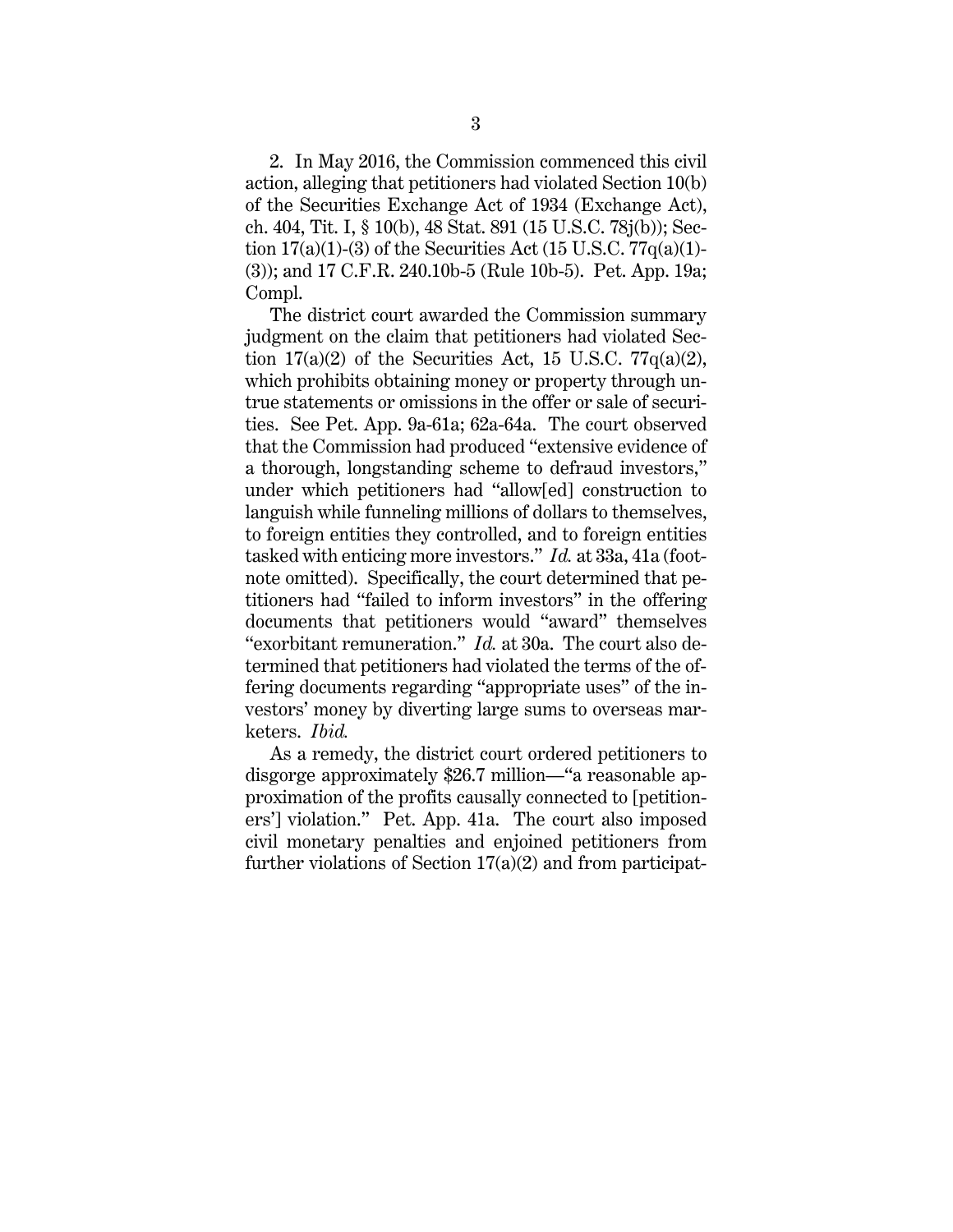ing in any offer or sale of securities under the EB-5 program. *Id.* at 42a, 62a-64a. Because the violation of Section  $17(a)(2)$  was "a sufficient basis for the remedies the SEC seeks," the court found it "unnecessary to reach the SEC's other claims." *Id.* at 29a.

3. The court of appeals affirmed. Pet. App. 1a-8a. As relevant here, the court rejected petitioners' challenge to the district court's order of disgorgement. *Id.* at 6a-8a. Petitioners conceded that a court may award disgorgement as an equitable remedy in an appropriate case. See Pet. C.A. Br. 49-50. Petitioners argued, however, that the district court "lacked the power to order disgorgement in this amount" under the facts of this case, and that the district court had erred in "setting the amount to be disgorged," Pet. App. 6a-7a. The court of appeals rejected those arguments, stating that "the proper amount of disgorgement in a scheme such as this one is the entire amount raised less the money paid back to the investors." *Id.* at 7a.

#### **ARGUMENT**

Petitioners contend (Pet. 8-22) that the district court lacked the authority to order the disgorgement of their profits. The court of appeals' decision affirming the award of disgorgement was correct and does not conflict with any decision of this Court or any other court of appeals. And this case would be an unsuitable vehicle for reviewing the question presented, because petitioners failed to preserve in the courts below the argument that federal law categorically precludes district courts from awarding disgorgement in SEC enforcement actions.

1. Petitioners principally contend (Pet. 10), as a categorical matter, that Congress "has not authorized disgorgement as a form of relief" in civil enforcement actions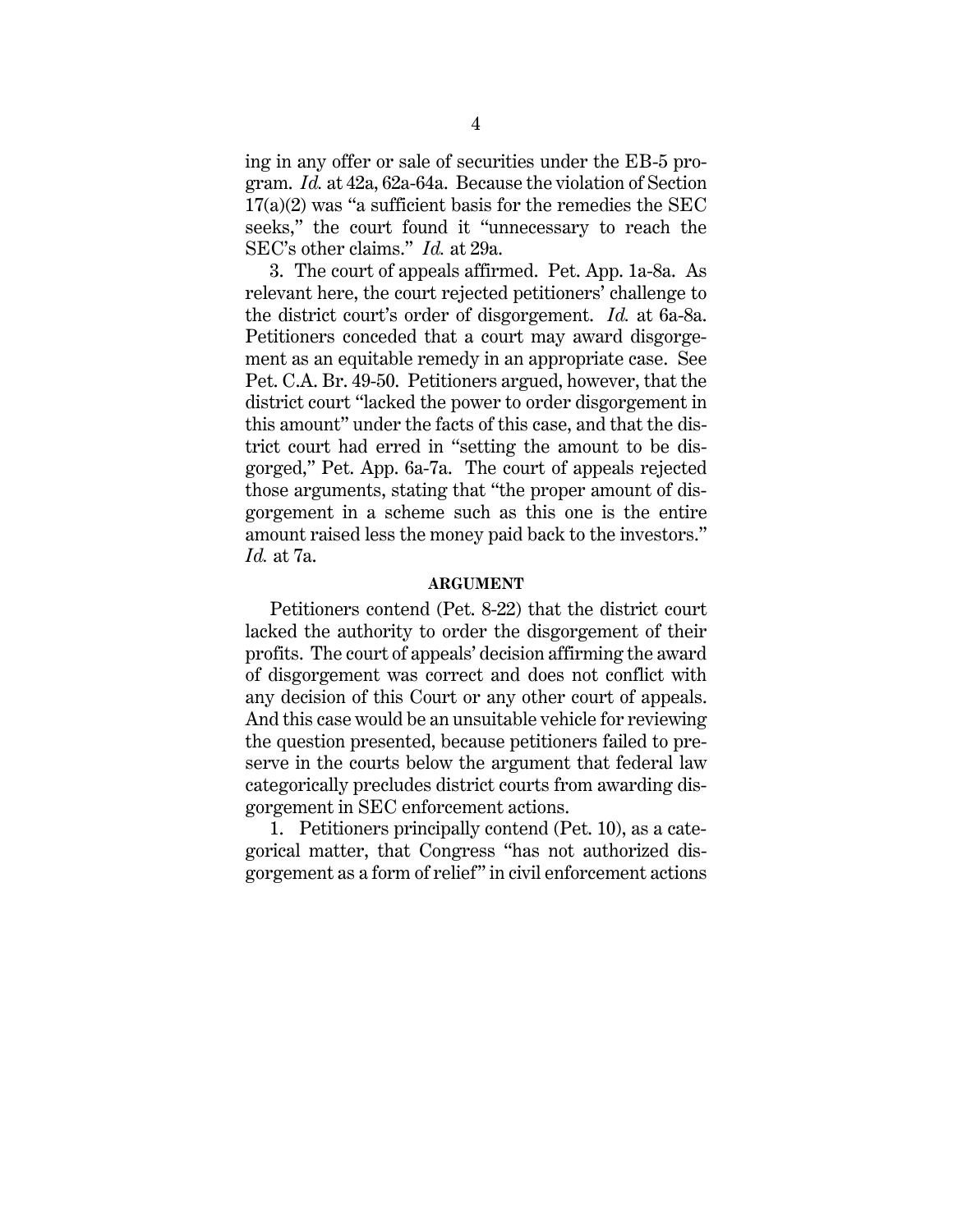brought by the Commission. That broad contention does not warrant this Court's review.

a. The court of appeals correctly affirmed the district court's order of disgorgement. Judicial authority to order violators of the securities laws to disgorge their illgotten gains derives from two sources. First, the Securities Act and Exchange Act both authorize a federal court to "enjoin" violations.  $15 \text{ U.S.C.} 77t(b)$ ,  $78u(d)(1)$ . This Court has explained that a legislative grant of authority to "enjoin" statutory violations encompasses the power to order a violator "to disgorge profits \* \* \* acquired in violation" of the relevant statutory provisions. *Porter* v. *Warner Holding Co.*, 328 U.S. 395, 398-399 (1946). That is so because, "[w]hen Congress entrusts to an equity court the enforcement of prohibitions contained in a regulatory enactment, it must be taken to have acted cognizant of the historic power of equity to provide complete relief." *Mitchell* v. *Robert DeMario Jewelry, Inc.*, 361 U.S. 288, 291-292 (1960). "Nothing is more clearly a part of the subject matter of a suit for an injunction than the recovery of that which has been illegally acquired and which has given rise to the necessity for injunctive relief." *Porter*, 328 U.S. at 399.

Second, as part of the Sarbanes-Oxley Act of 2002 (Sarbanes-Oxley Act), Pub. L. No. 107-204, 116 Stat. 745, Congress amended Section 21(d) of the Exchange Act to authorize courts hearing SEC enforcement actions to order "any equitable relief that may be appropriate or necessary for the benefit of investors." 15 U.S.C. 78u(d)(5); see § 305(b), 116 Stat. 779. This Court has repeatedly characterized disgorgement as an equitable remedy. See, *e.g.*, *Kansas* v. *Nebraska*, 135 S. Ct. 1042, 1057 (2015) ("[A] disgorgement order constitutes a 'fair and equitable' rem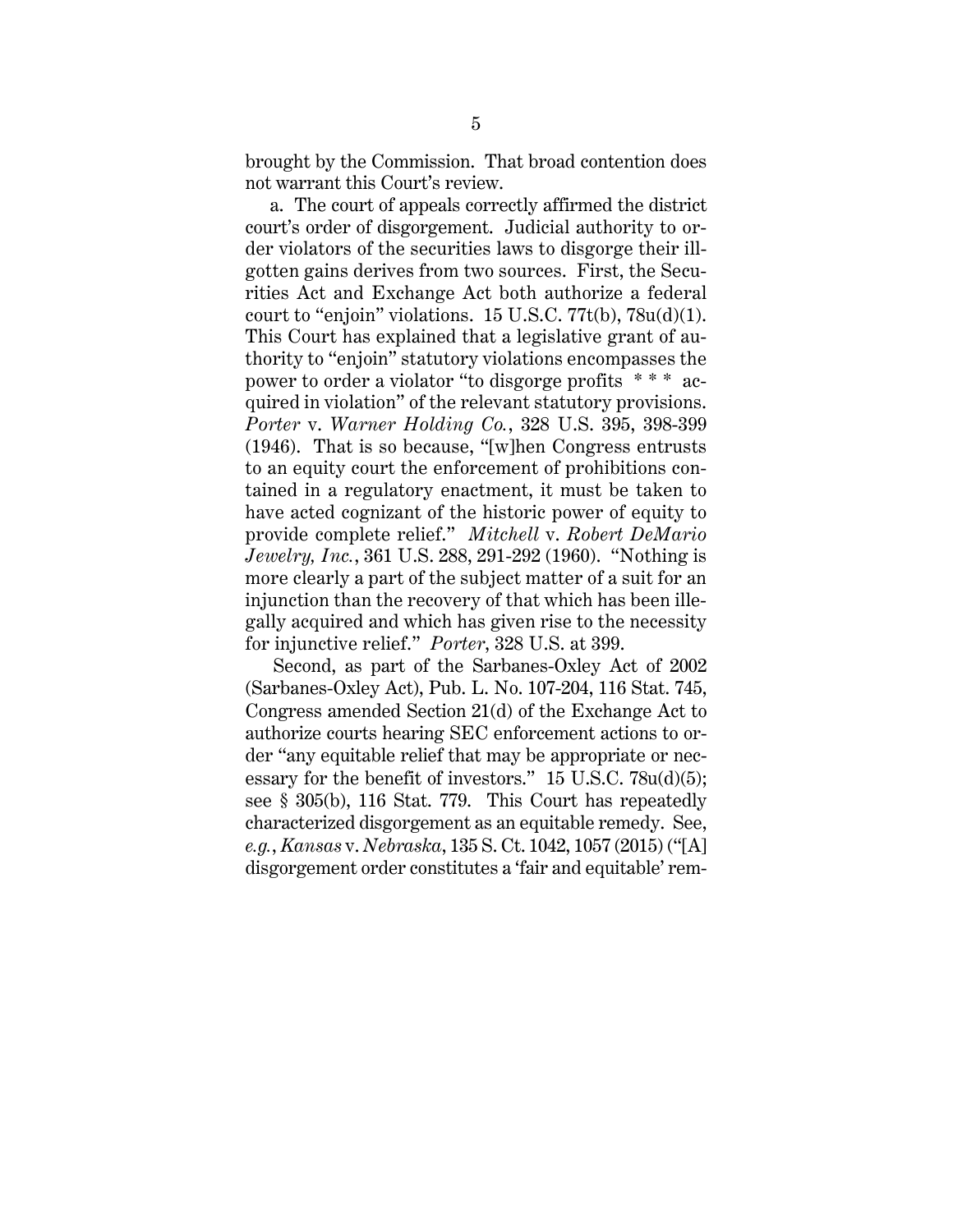edy.") (citation omitted); *Chauffeurs, Teamsters & Helpers* v. *Terry*, 494 U.S. 558, 570 (1990) ("[W]e have characterized damages as equitable where they are restitutionary, such as in 'actions for disgorgement of improper profits.'") (brackets and citation omitted); *Tull* v. *United States*, 481 U.S. 412, 424 (1987) ("[D]isgorgement of improper profits [is] traditionally considered an equitable remedy."). Congress enacted the provision authorizing "equitable relief" against the backdrop of a settled understanding in the courts of appeals that courts had equitable authority to order disgorgement in actions brought by the Commission. See, *e.g.*, *SEC* v. *Texas Gulf Sulphur Co.*, 446 F.2d 1301, 1307 (2d Cir.), cert. denied, 404 U.S. 1005 (1971); *SEC* v. *First City Fin. Corp.*, 890 F.2d 1215, 1230 (D.C. Cir. 1989). Because Congress used the term "equitable relief" after that term had "already received authoritative construction by  $***$  inferior courts," that term must be "understood according to that construction." Antonin Scalia & Bryan A. Garner, *Reading Law: The Interpretation of Legal Texts* § 54, at 322 (2012); see *Manhattan Props., Inc.* v. *Irving Trust Co.*, 291 U.S. 320, 336 (1934).

Confirming that interpretation, Congress has enacted numerous statutes that presuppose the availability of disgorgement as an equitable remedy in SEC enforcement actions. For example, the Sarbanes-Oxley Act authorizes civil penalties to be "added to and become part of the disgorgement fund" established for the benefit of injured investors, § 308(a), 116 Stat. 784 (15 U.S.C. 7246); authorizes the Commission to incorporate certain additional funds into a "disgorgement fund" ordered by a court, § 308(b), 116 Stat. 784-785; requires the Commission to review previous enforcement actions that sought "disgorgements" and to study methods to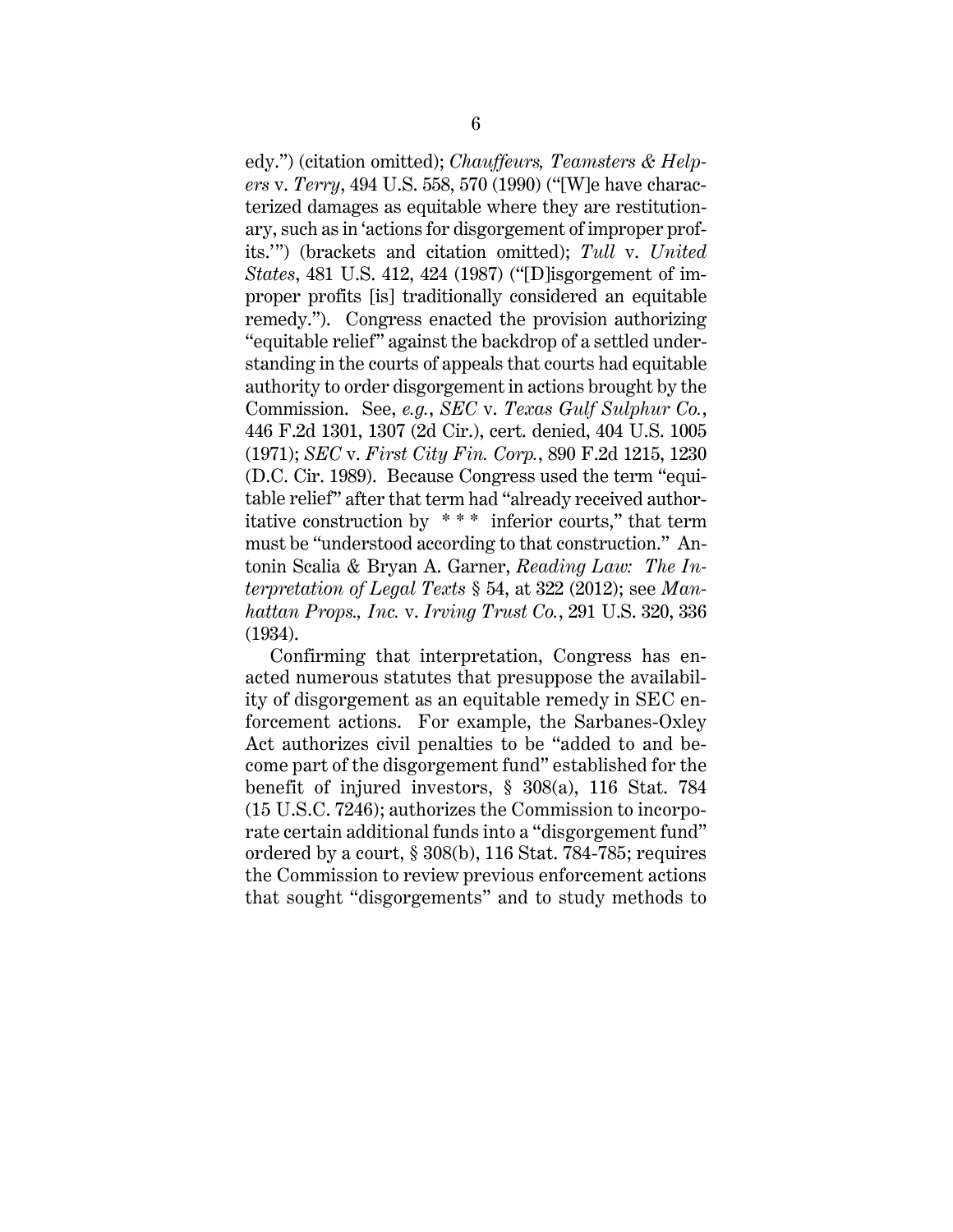"improve the collection rates for \* \* \* disgorgements," § 308(c)(1)(A) and (B), 116 Stat. 785; and amends the bankruptcy laws to exempt from discharge "disgorgement payment[s]" resulting from any "court \* \* \* order" in SEC enforcement actions, § 803, 116 Stat. 801 (11 U.S.C. 523(a)(19)). Another statute reduces damages in certain private actions for insider trading by the "amounts, if any, that [the defendant] may be required to disgorge, pursuant to a court order." 15 U.S.C. 78t-1(b)(2). Still another provides that, as a general rule, funds "disgorged as a result of an action brought by the Commission in Federal court" cannot be used to pay attorneys' fees. 15 U.S.C. 78u(d)(4). And under a final statute, the size of certain payments to whistleblowers depends on the amount of any "disgorgement" ordered to be paid in civil enforcement actions brought by the Commission. 15 U.S.C. 78u-6. Petitioners' argument that federal courts in SEC enforcement actions lack the power to order disgorgement in the first place contradicts the evident premise of those provisions, in violation of a court's obligation "to make sense rather than nonsense out of the *corpus juris*." *Maslenjak* v. *United States*, 137 S. Ct. 1918, 1926 (2017) (citation omitted).

Petitioners principally argue (Pet. 8-13) that treating disgorgement as a form of equitable relief is incompatible with *Kokesh* v. *SEC*, 137 S. Ct. 1635 (2017). In *Kokesh*, however, this Court determined only that disgorgement constitutes a penalty "within the meaning of [28 U.S.C.] 2462," a five-year statute of limitations for actions to enforce civil penalties. *Id.* at 1639. The Court cautioned that "[n]othing in [its] opinion should be interpreted as an opinion on whether courts possess authority to order disgorgement." *Id.* at 1642 n.3.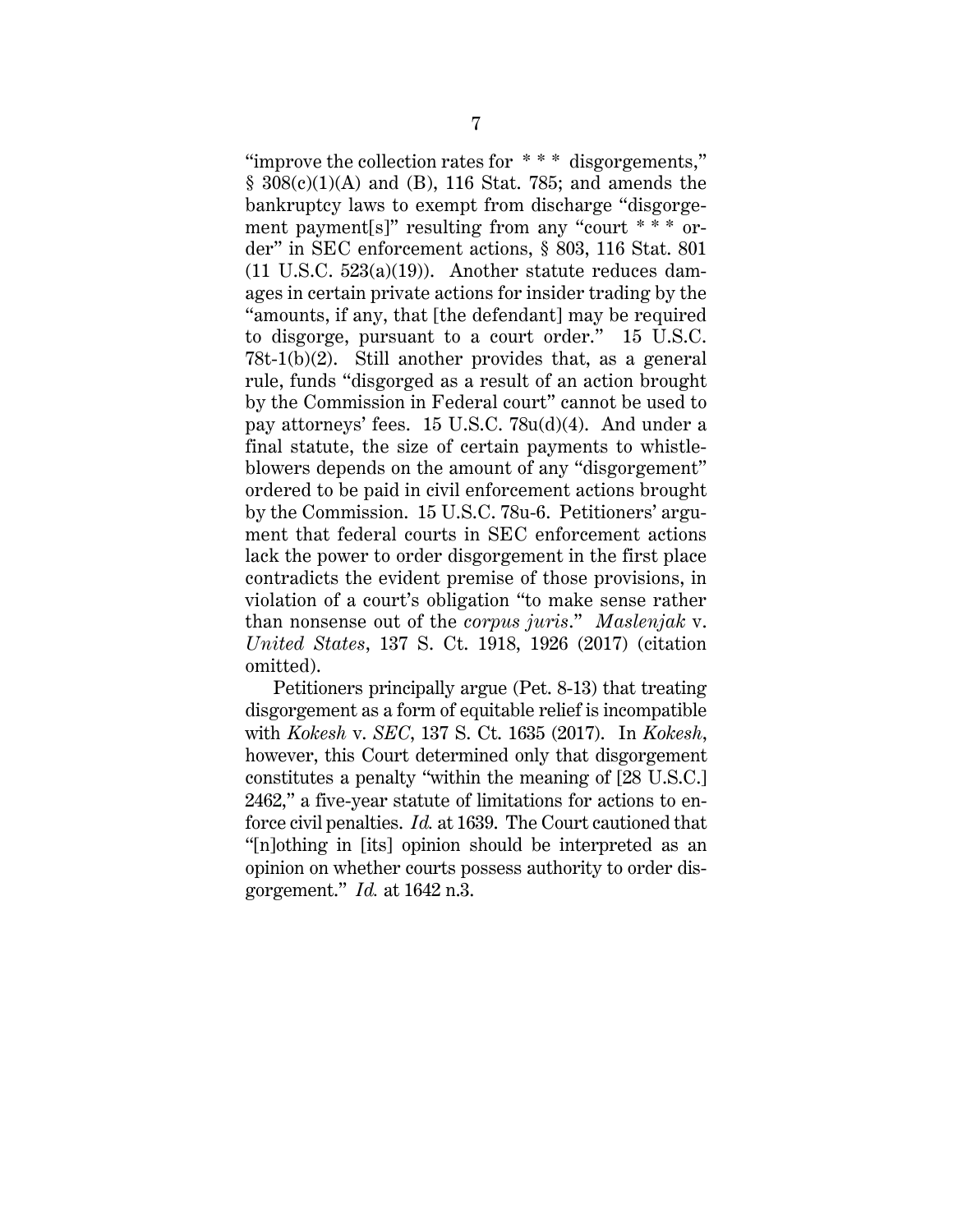Petitioners nonetheless maintain (Pet. 11) that, because disgorgement constitutes a "penalty" for purposes of Section 2462's statute of limitations, it cannot qualify as an equitable remedy. That contention is wrong. "[T]he words 'penal' and 'penalty' have been used in various senses" and are "elastic in meaning." *Huntington* v. *Attrill*, 146 U.S. 657, 666-667 (1892). A remedy thus can qualify as a form of equitable relief even though it might also be considered "penal" for some purposes. In *Tull*, this Court characterized "disgorgement of improper profits" as both "an equitable remedy" and a "limited form of penalty." 481 U.S. at 424. Similarly in *Kansas*, the Court explained both that disgorgement constitutes an "equitable'" remedy and that "a disgorgement award \* \* \* deters future violations." 135 S. Ct. at 1057 (citation omitted). The understanding that disgorgement constitutes an equitable remedy therefore is not inconsistent with the *Kokesh* Court's holding that disgorgement constitutes a "penalty" within the meaning of Section 2462.

b. Petitioners do not identify any disagreement among the courts of appeals regarding the availability of disgorgement in SEC enforcement actions. Five decades ago, the Second Circuit recognized that district courts may require defendants in Commission actions to disgorge their illicit gains "as an ancillary remedy in the exercise of the courts' general equity powers to afford complete relief." *Texas Gulf Sulphur Co.*, 446 F.2d at 1307. Since then, the circuits have uniformly held that disgorgement is an available remedy in the Commission's enforcement actions. See *SEC* v. *Happ*, 392 F.3d 12, 31 (1st Cir. 2004); *SEC* v. *Cavanagh*, 445 F.3d 105, 116 (2d Cir. 2006); *SEC* v. *Hughes Capital Corp.*, 124 F.3d 449, 455 (3d Cir. 1997); *SEC* v. *Gotchey*, 981 F.2d 1251, 1992 WL 385284, at \*2 (4th Cir. 1992) (Tbl.), cert. denied, 509 U.S. 927 (1993);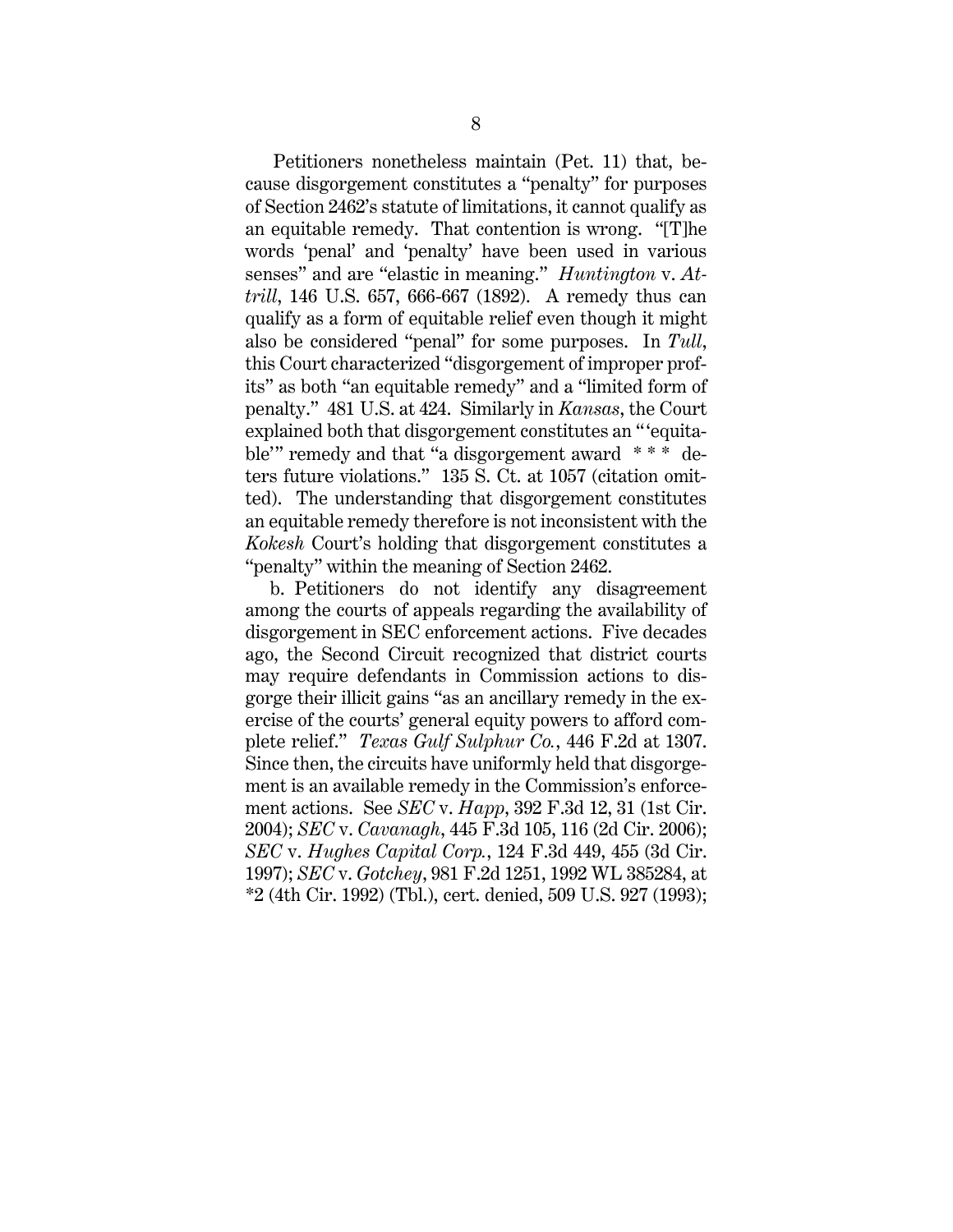*SEC* v. *Huffman*, 996 F.2d 800, 803 (5th Cir. 1993); *SEC*  v. *Blavin*, 760 F.2d 706, 713 (6th Cir. 1985) (per curiam); *SEC* v. *Lipson*, 278 F.3d 656, 662-663 (7th Cir. 2002); *SEC*  v. *Ridenour*, 913 F.2d 515, 517-518 (8th Cir. 1990); *SEC* v. *Rind*, 991 F.2d 1486, 1493 (9th Cir.), cert. denied, 510 U.S. 963 (1993); *SEC* v. *Maxxon, Inc.*, 465 F.3d 1174, 1179 (10th Cir. 2006), cert. denied, 550 U.S. 905 (2007); *SEC* v. *Calvo*, 378 F.3d 1211, 1217 (11th Cir. 2004); *First City Fin. Corp.*, 890 F.2d at 1230 (D.C. Cir.).

That uniform understanding has remained in effect since this Court decided *Kokesh*. Every court of appeals and every district court that has considered the issue after *Kokesh* has determined that nothing in that decision calls into question the availability of disgorgement in SEC enforcement actions. See *SEC* v. *Weaver*, 773 Fed. Appx. 354, 356-357 (9th Cir. 2019); *SEC* v. *Metter*, 706 Fed. Appx. 699, 702 (2d Cir. 2017); *United States SEC* v. *Ahmed*, 343 F. Supp. 3d 16, 26-27 (D. Conn. 2018); *SEC* v. *Flowers*, No. 17-cv-1456, 2018 WL 6062433, at \*2 (S.D. Cal. Nov. 19, 2018); *SEC* v. *Present*, No. 14-cv-14692, 2018 WL 1701972, at \*2 (D. Mass. Mar. 20, 2018); *SEC* v. *Revolutions Med. Corp.*, No. 12-cv-3298, 2018 WL 2057357, at \*2-\*3 (N.D. Ga. Mar. 16, 2018); *SEC* v. *Arcturus Corp.*, No. 13-cv-4861, 2018 WL 1701998, at \*1-\*3 (N.D. Tex. Jan. 10, 2018); *SEC* v. *Sample*, No. 14-cv-1218, 2017 WL 5569873, at \*1-\*2 (N.D. Tex. Nov. 20, 2017); *SEC* v. *Jammin Java Corp.*, No. 15-cv-8921, 2017 WL 4286180, at \*2- \*3 (C.D. Cal. Sept. 14, 2017); *SEC* v. *Brooks*, No. 07-cv-61526, 2017 WL 3315137, at \*6-8 (S.D. Fla. Aug. 3, 2017).

2. Petitioners rely (Pet. 18-19) on remarks in three concurring and dissenting opinions. None of those remarks supports petitioners' suggestion that the lower courts have "struggled" to reconcile the power to order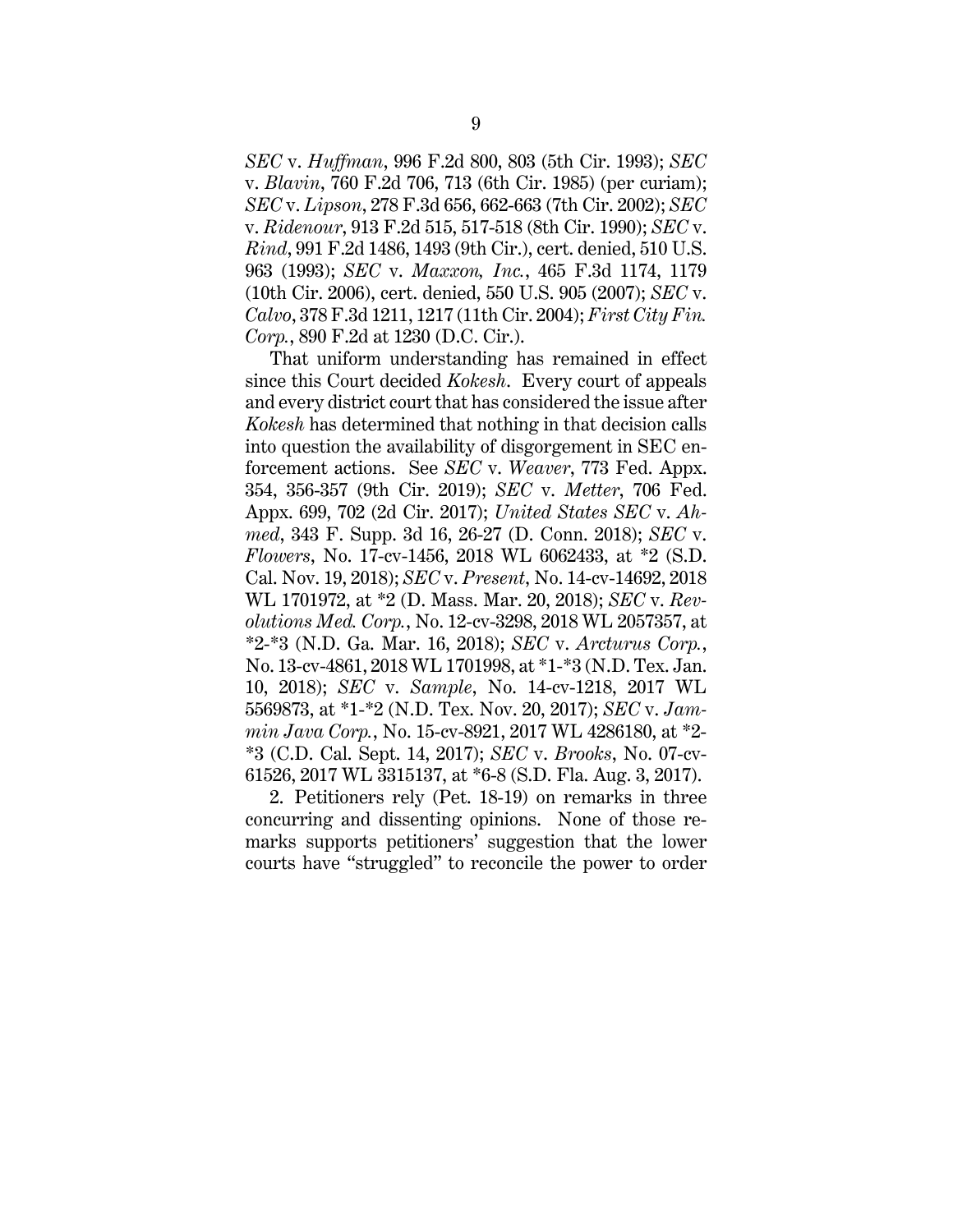disgorgement with *Kokesh*. Pet. 16 (capitalization and emphasis omitted).

a. Petitioners rely on then-Judge Kavanaugh's concurrence in *Saad* v. *SEC*, 873 F.3d 297 (D.C. Cir. 2017), which noted that *Kokesh* had "overturned a line of cases from the D.C. Circuit that had concluded that disgorgement was remedial and not punitive." See Pet. 18 (quoting *Saad*, 873 F.3d at 305) (brackets omitted). That observation, however, referred to a line of decisions in which the D.C. Circuit had treated disgorgement as remedial rather than punitive for purposes of the statute of limitations. See *Saad*, 873 F.3d at 305 (citing *Zacharias* v. *SEC*, 569 F.3d 458 (D.C. Cir. 2009) (per curiam)). Judge Kavanaugh did not suggest that *Kokesh* casts doubt on courts' general equitable authority to order disgorgement in Commission actions.

b. Petitioners rely (Pet. 19) on Judge O'Scannlain's special concurrence in *FTC* v. *AMG Capital Management, LLC*, 910 F.3d 417 (9th Cir. 2018). But that opinion did not address the statutes at issue in this case. Rather, it questioned whether a court may order disgorgement under Section 13(b) of the Federal Trade Commission Act (FTC Act), 15 U.S.C. 41 *et seq*. Act of Mar. 21, 1938, ch. 49, sec. 4, § 13(b), 52 Stat. 115 (15 U.S.C. 53(b)); see *AMG Capital*, 910 F.3d at 429. Judge O'Scannlain relied in part on the language of that provision, *id*. at 430, and in part on inferences he believed could appropriately be drawn from another FTC Act provision, *id*. at 431-432. And because the case involved the FTC Act, Judge O'Scannlain had no occasion to consider the significance of the securities laws' many references to disgorgement. See pp. 6-7, *supra*.

For substantially the same reasons, the decision below does not conflict with the Seventh Circuit's recent deci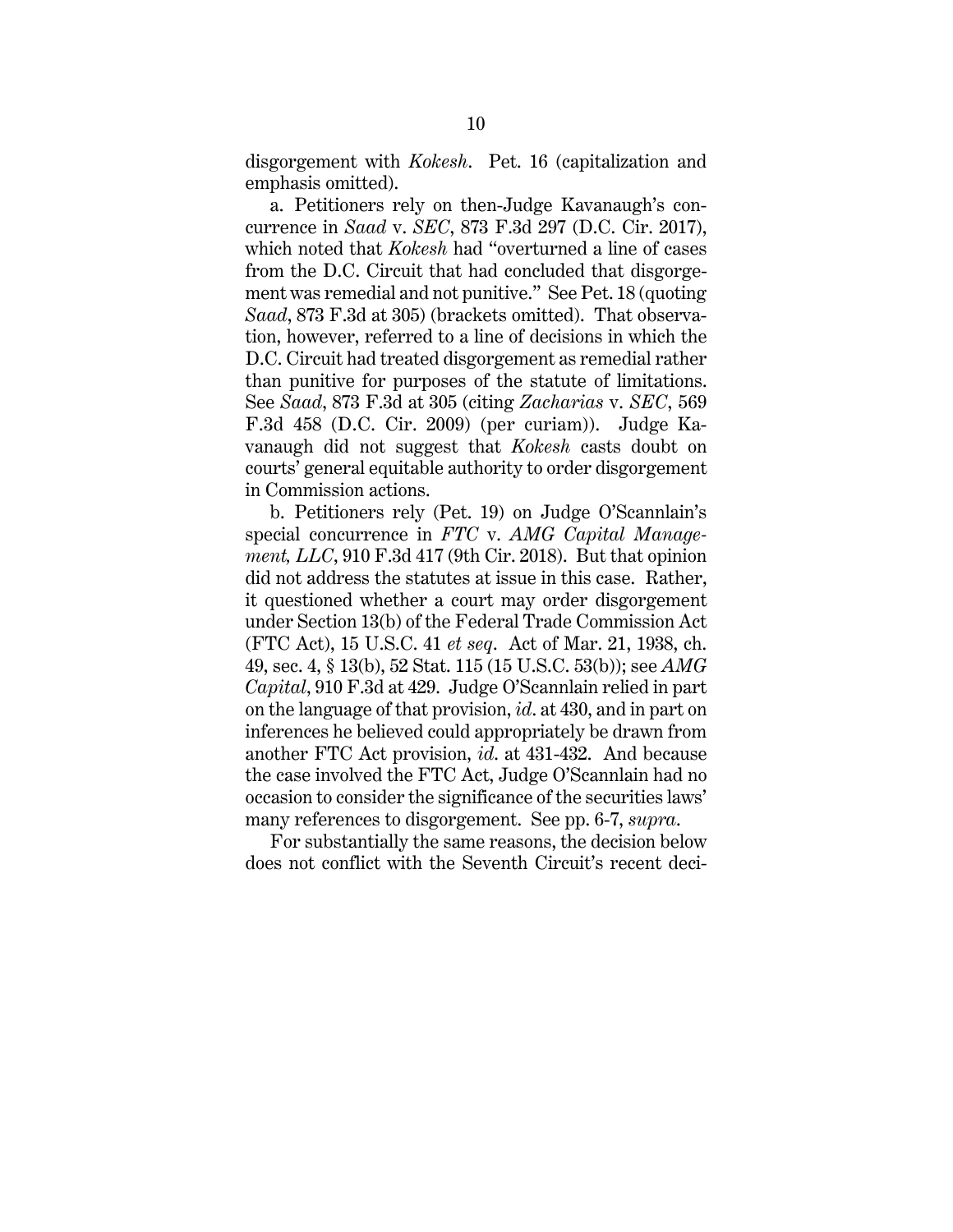sion in *Federal Trade Commission* v. *Credit Bureau Center, LLC*, No. 18-2847, 2019 WL 3940917 (Aug. 21, 2019), which was issued after the petition in this case was filed. Like Judge O'Scannlain in *AMG Capital*, the Seventh Circuit relied on the specific text of Section 13(b) of the FTC Act, see *id.* at \*6-\*7, and on what it viewed as the logical implications of other FTC Act provisions, see *id*. at \*7-\*9. The court did not discuss the securities laws or purport to announce a categorical rule governing the availability of disgorgement or restitution under federal statutes generally. The government has not yet decided whether it will seek this Court's review of the Seventh Circuit's decision. But whatever the merits of that court's ruling, it does not conflict with the decision below.

c. Petitioners rely on a dissenting opinion in which Judge Merritt stated that, after *Kokesh*, equitable disgorgement "may not" be available in SEC cases "for much longer." Pet. 19 (quoting *Osborn* v. *Griffin*, 865 F.3d 417, 470 n.1 (6th Cir. 2017) (Merritt, J., dissenting)). That comment—which appeared in a footnote, in a dissent, in a case that did not raise the issue—reflects a single judge's speculation that *Kokesh* "may" render disgorgement unavailable in SEC enforcement suits. *Osborn*, 865 F.3d at 470 n.1*.* It does not establish a conflict even among individual judges, let alone a conflict among the courts of appeals.

3. In all events, this case would be an unsuitable vehicle for resolving any uncertainty about the effect of *Kokesh* on courts' authority to grant disgorgement in SEC enforcement actions. Petitioners have waived—or, at the very least, forfeited—the broad contention that the Commission categorically lacks authority to seek disgorgement in enforcement actions. In the district court, petitioners "d[id] not directly argue that disgorgement is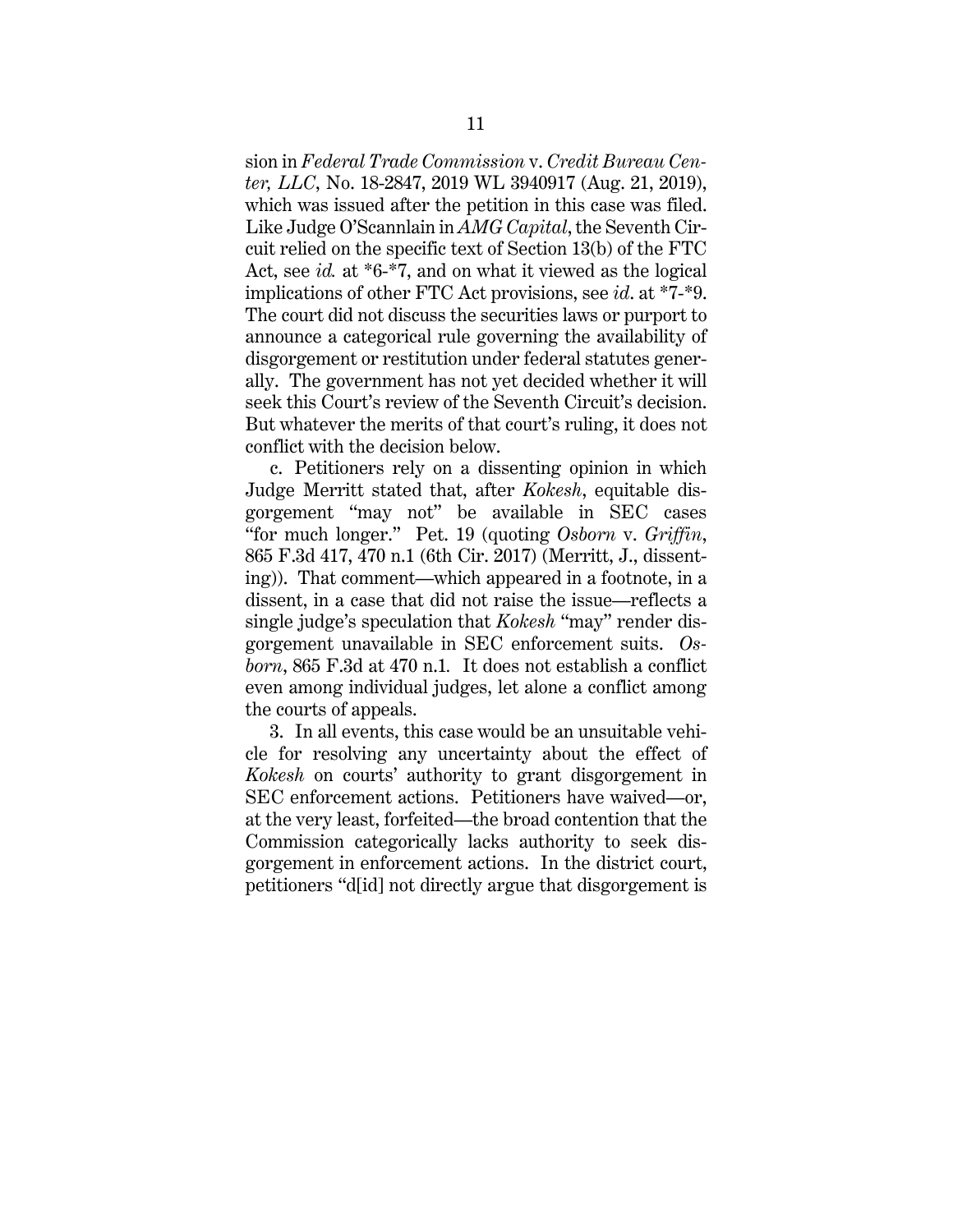inappropriate here; rather they challenge[d] the amount the SEC request[ed]." Pet. App. 40a. In the court of appeals, petitioners conceded in their opening brief that "[d]isgorgement, depending on funds or assets ordered disrgorged, how calculated, and its purpose, can be either an equitable remedy or a penalty." Pet. C.A. Br. 49. They stated in their reply brief that "[w]hether the SEC could rely on judicial precedents authorizing disgorgement as an equitable remedy is not the issue this Court confronts." Pet. C.A. Reply Br. 27. At oral argument, they explained that they were "not arguing that [a court] has no authority to award disgorgement," and they conceded that a court "may award disgorgement as an equitable remedy." Oral Arg. at 29:00 (No. 17-55849), https://go.usa.gov/xVYgU.

In addition, the court of appeals failed to pass on the question as to which petitioners now seek this Court's review. The court rejected petitioners' "argu[ment] that the district court lacked the power to order disgorgement in this amount" and petitioners' objection to the district court's analysis "in setting the amount to be disgorged." Pet. App. 6a-7a. But the court did not consider (presumably because petitioners did not raise the issue) whether disgorgement is a permissible equitable remedy in the first place. There is no sound basis for this Court—which is "a court of review, not of first view," *Cutter* v. *Wilkinson*, 544 U.S. 709, 718 n.7 (2005) —to consider that issue in the first instance.

4. Petitioners more narrowly contend (Pet. 2, 11) that the disgorgement order, "in this case" and in "the circumstance[s] here," exceeded the district court's equitable authority. That contention likewise does not warrant this Court's review.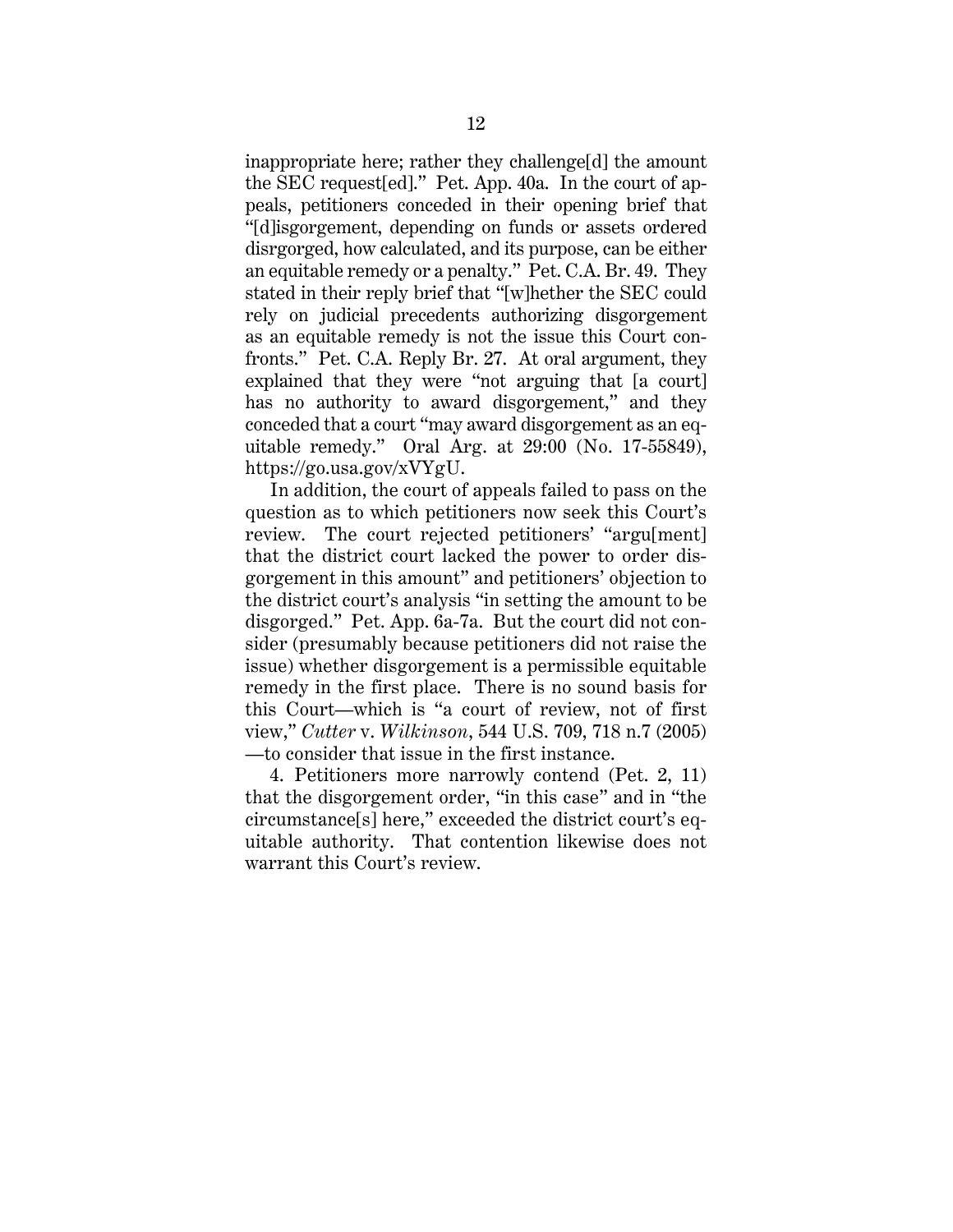Petitioners contend (Pet. 2, 6) that the disgorgement order in this case operates as an impermissible penalty because the "disgorgement award exceeds what the defendant unlawfully gained," and because the district court failed to offset the disgorgement award for petitioners' business "expenses." The court concluded, however, that the disgorgement award represented "a reasonable approximation of the profits causally connected to [petitioners'] violation." Pet. App. 41a. And the court of appeals explained that it would be "unjust to permit [petitioners] to offset against the investor dollars they received the expenses of running the very business they created to defraud those investors into giving [petitioners] the money in the first place." *Id*. at 7a (citation omitted). Those factbound determinations do not warrant further review. See, *e.g.*, *United States* v. *Johnston*, 268 U.S. 220, 227 (1925) ("We do not grant a certiorari to review evidence and discuss specific facts.")

Petitioners also argue (Pet. 12) that the disgorgement order in this case does not constitute equitable relief because the disgorged funds will flow to the U.S. Treasury rather than to injured investors. Petitioners did not raise that contention below, and the court of appeals did not address it. This Court's traditional practice is to deny review when "the question presented was not pressed or passed upon below." *United States* v. *Williams*, 504 U.S. 36, 41 (1992) (citation omitted).

In any event, petitioner's assertion is premature. The Commission seeks to distribute, and generally has distributed, disgorged funds to injured investors through court-approved distribution plans. In this case, the Commission has not yet collected on the judgment, moved for entry of a distribution plan, or obtained the